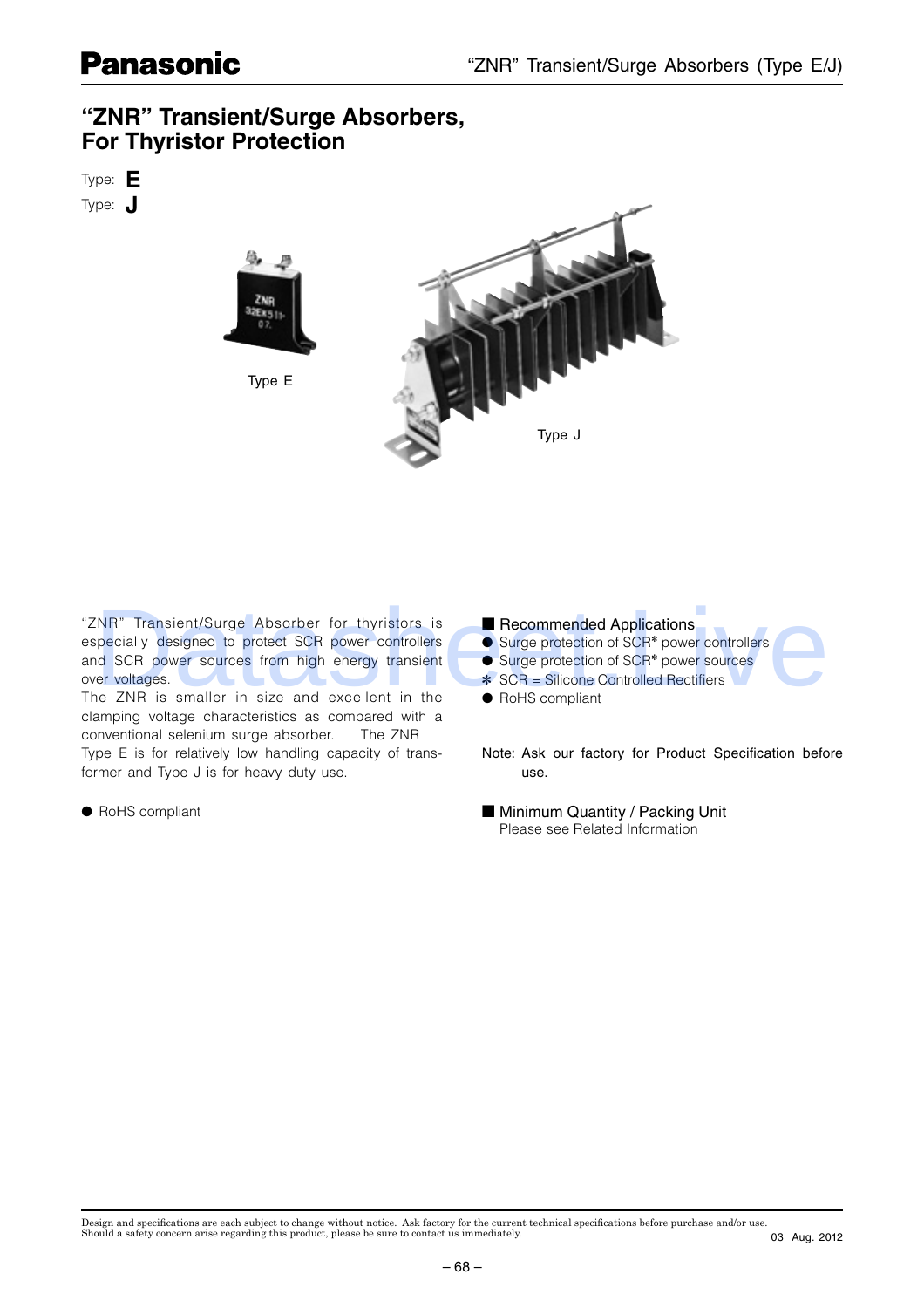### **"ZNR" Transient/Surge Absorbers, Type E**

- Ratings and Characteristics (Type E)
- Operating Temperature Range: -40 to 85 °C
- Storage Temperature Range: -40 to 110 °C

| Part No.     | Varistor<br>Voltage   | Maximum<br>Allowable<br>Voltage |        | <b>Maximum</b><br>Clamping<br>Voltage |       | Impulse Life<br>$(2 \text{ ms}, 10^4 \text{ times})$ | Commutation<br>Surge Ratio |  |
|--------------|-----------------------|---------------------------------|--------|---------------------------------------|-------|------------------------------------------------------|----------------------------|--|
|              | V <sub>1 mA</sub> (V) | ACrms (V)                       | DC (V) | $V_{lp}$ $(V)$                        | lp(A) | (A)                                                  |                            |  |
| ERZC20EK511P | 542<br>498 to         | 242                             | 342    | 760                                   |       |                                                      | 1.45                       |  |
| ERZC20EK541P | 523 to<br>560         | 264                             | 373    | 785                                   |       |                                                      | 1.40                       |  |
| ERZC20EK681P | 630 to<br>678         | 330                             | 467    | 950                                   |       |                                                      | 1.35                       |  |
| ERZC20EK821P | 788 to<br>848         | 412                             | 583    | 1185                                  | 10    | 10                                                   | 1.35                       |  |
| ERZC20EK911P | 904<br>840 to         | 440                             | 622    | 1265                                  |       |                                                      | 1.35                       |  |
| ERZC20EK102P | 945 to 1017           | 495                             | 700    | 1425                                  |       |                                                      | 1.35                       |  |
| ERZC20EK112P | 1051 to 1181          | 550                             | 775    | 1655                                  |       |                                                      | 1.35                       |  |
| ERZC32EK511P | 542<br>498 to         | 242                             | 342    | 760                                   |       |                                                      | 1.45                       |  |
| ERZC32EK541P | 523 to<br>560         | 264                             | 373    | 785                                   |       |                                                      | 1.40                       |  |
| ERZC32EK681P | 630 to<br>678         | 330                             | 467    | 950                                   |       |                                                      | 1.35                       |  |
| ERZC32EK821P | 788 to<br>848         | 412                             | 583    | 1185                                  | 20    | 20                                                   | 1.35                       |  |
| ERZC32EK911P | 840 to<br>904         | 440                             | 622    | 1265                                  |       |                                                      | 1.35                       |  |
| ERZC32EK102P | 945 to 1017           | 495                             | 700    | 1425                                  |       |                                                      | 1.35                       |  |
| ERZC32EK112P | 1051 to 1181          | 550                             | 775    | 1655                                  |       |                                                      | 1.35                       |  |

### ■ Dimensions in mm (not to scale) (Type E)



| Part No.                  | W        |          |      |
|---------------------------|----------|----------|------|
| ERZC20EK <sub>I</sub> IIP | $48 + 1$ | $42 + 1$ | 39±1 |
| ERZC32EK <sub>I</sub> IIP | 60±1     | $55 + 1$ | 51±1 |

Design and specifications are each subject to change without notice. Ask factory for the current technical specifications before purchase and/or use.<br>Should a safety concern arise regarding this product, please be sure to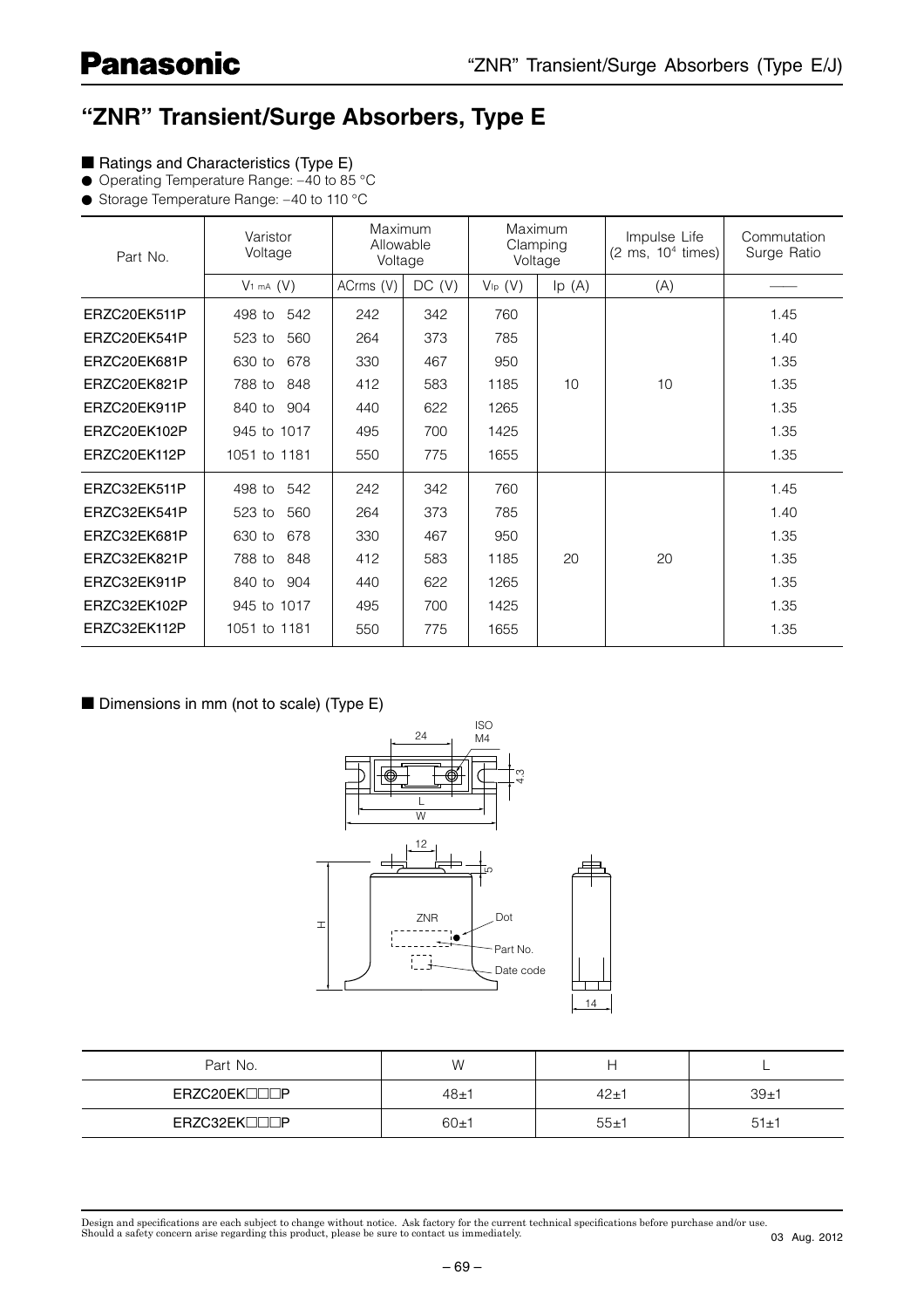## **"ZNR" Transient/Surge Absorbers, Type J**

#### ■ Dimensions in mm (not to scale)

Style (1) Style(2) Style(2)







#### ■ Ratings and Characteristics (Type J)

● Operating Temperature Range: -40 to 70 °C

● Storage Temperature Range: -40 to 110 °C

| Part No.                                                                                              | Connection | Maximum<br>Allowable<br>Voltage |                  | Maximum<br>Clamping<br>Voltage |                                            | Impulse Life<br>(2 ms,<br>$104$ times)     | Commutation | Dimensions in mm |                                              |                                               |              |
|-------------------------------------------------------------------------------------------------------|------------|---------------------------------|------------------|--------------------------------|--------------------------------------------|--------------------------------------------|-------------|------------------|----------------------------------------------|-----------------------------------------------|--------------|
|                                                                                                       |            | <b>ACrms</b><br>(V)             | <b>DC</b><br>(V) | $V_{\text{lp}}$<br>(V)         | Ip<br>(A)                                  | (A)                                        | Surge Ratio | Style            | $\overline{A}$                               | B                                             | $\mathsf{C}$ |
| ERZU11JP511<br>EZRU12JP511<br>ERZU13JP511<br>ERZU14JP511<br>ERZU15JP511<br>ERZU16JP511<br>ERZU17JP511 | Single     | 242                             | 342              | 760                            | 40<br>70<br>95<br>125<br>150<br>180<br>210 | 40<br>70<br>95<br>125<br>150<br>180<br>210 | 1.45        | (1)              | 88<br>104<br>121<br>138<br>155<br>172<br>189 | 108<br>124<br>141<br>158<br>175<br>192<br>209 | 20           |
| ERZU11JP511B<br>ERZU12JP511B<br>ERZU13JP511B<br>ERZU14JP511B                                          | Delta      | 242                             |                  | 760                            | 40<br>70<br>95<br>125                      | 40<br>70<br>95<br>125                      | 1.45        | (2)              | 120<br>169<br>219<br>268                     | 140<br>189<br>239<br>288                      | 20           |
| ERZU11JP541<br>ERZU12JP541<br>ERZU13JP541<br>ERZU14JP541<br>ERZU15JP541<br>ERZU16JP541<br>ERZU17JP541 | Single     | 264                             | 373              | 785                            | 40<br>70<br>95<br>125<br>150<br>180<br>210 | 40<br>70<br>95<br>125<br>150<br>180<br>210 | 1.40        | (1)              | 88<br>105<br>122<br>139<br>156<br>172<br>189 | 108<br>125<br>142<br>159<br>176<br>192<br>209 | 20           |
| ERZU11JP541B<br>ERZU12JP541B<br>ERZU13JP541B<br>ERZU14JP541B                                          | Delta      | 264                             |                  | 785                            | 40<br>70<br>95<br>125                      | 40<br>70<br>95<br>125                      | 1.40        | (2)              | 121<br>171<br>221<br>270                     | 141<br>191<br>241<br>290                      | 20           |

Design and specifications are each subject to change without notice. Ask factory for the current technical specifications before purchase and/or use.<br>Should a safety concern arise regarding this product, please be sure to